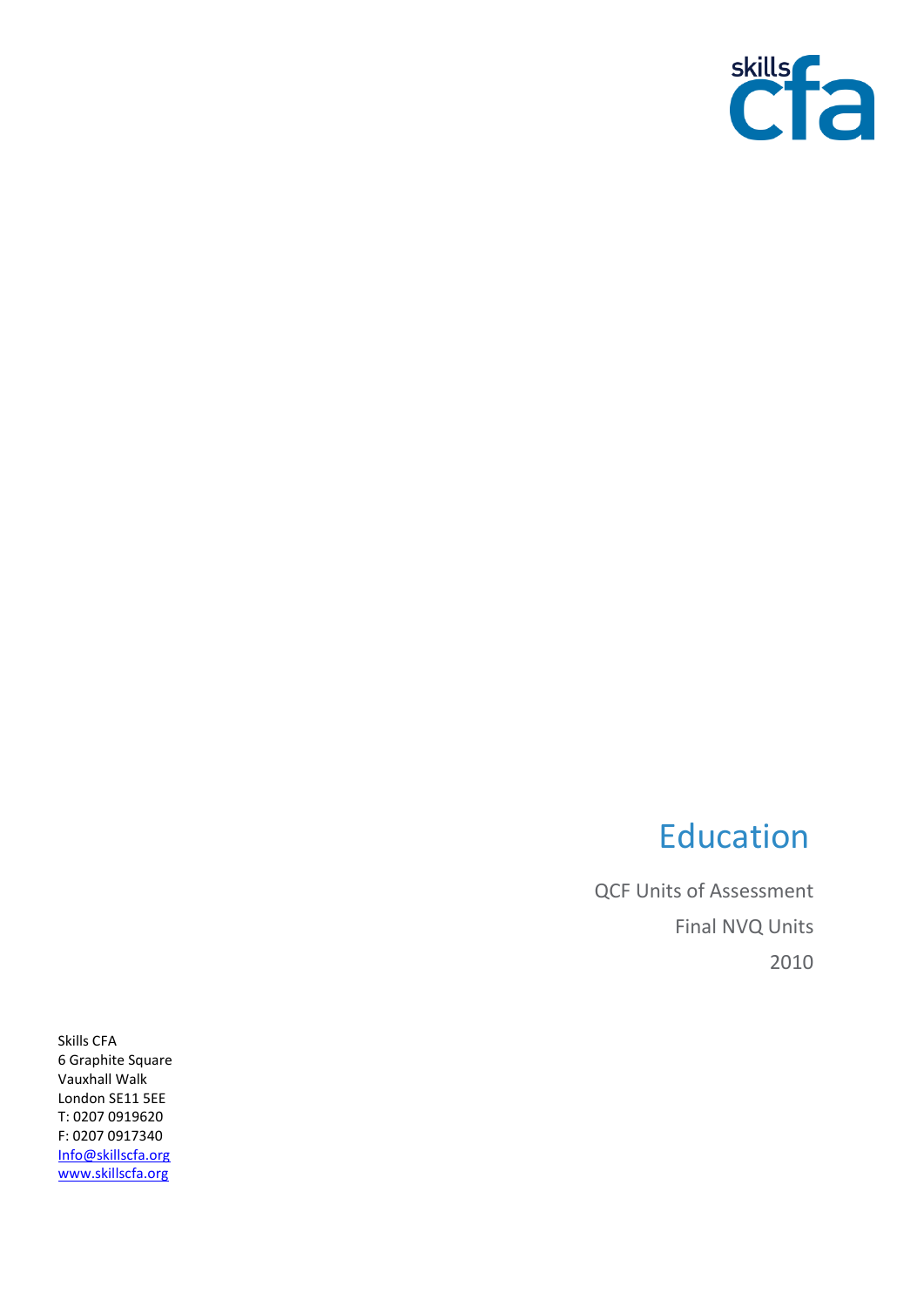

## **Contents**

| No.  | Title                                     | Page No. |
|------|-------------------------------------------|----------|
| Q332 | Provide administrative support in schools |          |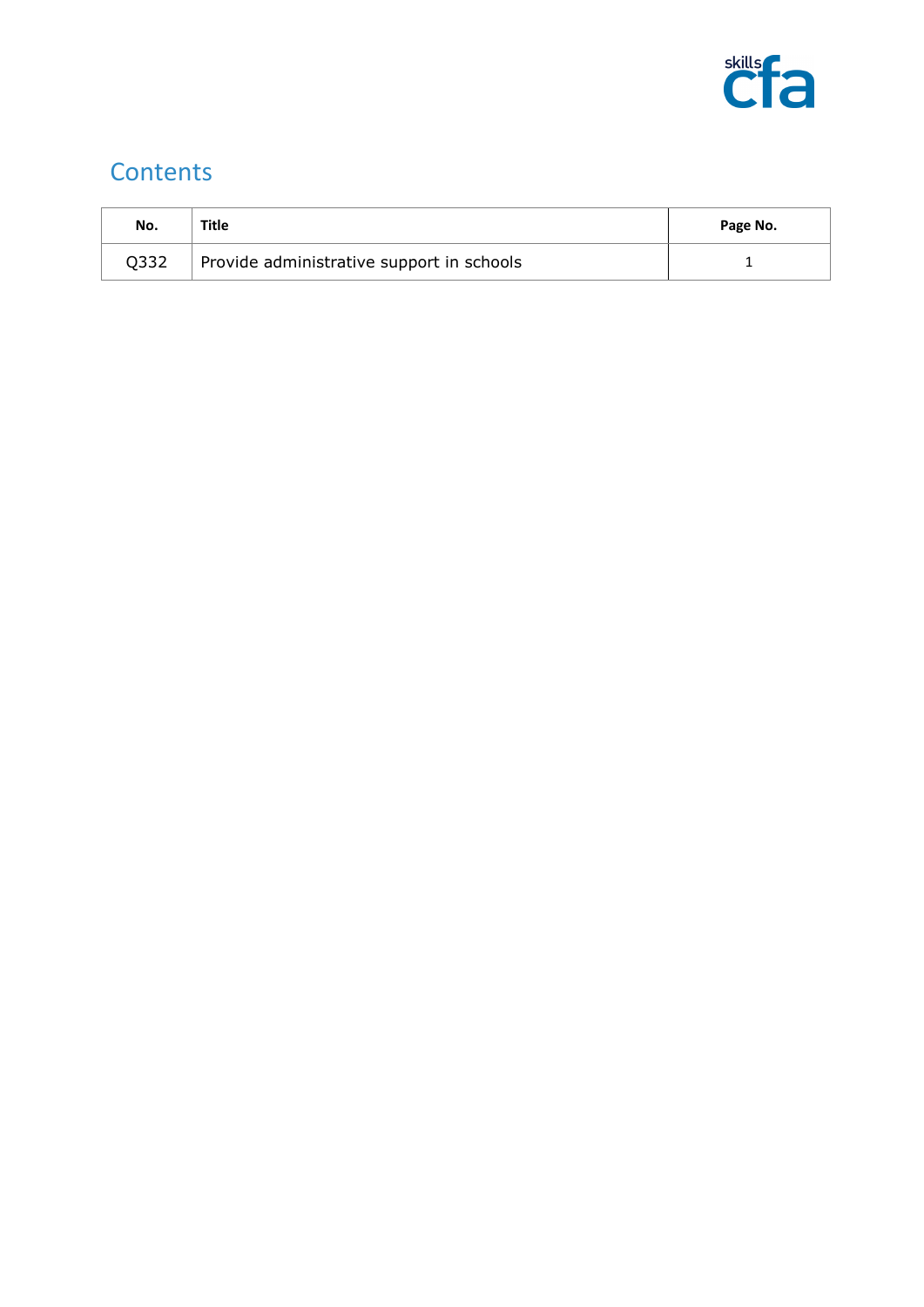

| <b>Title</b>                                                                     | Provide administrative support in schools |                                                                                                                                                                                                                                                                                                                                                                                                                                                                                                                                                                                                                                                                                                                                                                                                                                                                                                                                                                                           |  |
|----------------------------------------------------------------------------------|-------------------------------------------|-------------------------------------------------------------------------------------------------------------------------------------------------------------------------------------------------------------------------------------------------------------------------------------------------------------------------------------------------------------------------------------------------------------------------------------------------------------------------------------------------------------------------------------------------------------------------------------------------------------------------------------------------------------------------------------------------------------------------------------------------------------------------------------------------------------------------------------------------------------------------------------------------------------------------------------------------------------------------------------------|--|
| <b>Skills CFA Unit</b><br>No.                                                    | Q332                                      |                                                                                                                                                                                                                                                                                                                                                                                                                                                                                                                                                                                                                                                                                                                                                                                                                                                                                                                                                                                           |  |
| <b>WBA Unit No.</b>                                                              | D/601/7787                                |                                                                                                                                                                                                                                                                                                                                                                                                                                                                                                                                                                                                                                                                                                                                                                                                                                                                                                                                                                                           |  |
| Level                                                                            | 3                                         |                                                                                                                                                                                                                                                                                                                                                                                                                                                                                                                                                                                                                                                                                                                                                                                                                                                                                                                                                                                           |  |
| <b>Credit Value</b>                                                              | 8                                         |                                                                                                                                                                                                                                                                                                                                                                                                                                                                                                                                                                                                                                                                                                                                                                                                                                                                                                                                                                                           |  |
| <b>GLH</b>                                                                       | 53                                        |                                                                                                                                                                                                                                                                                                                                                                                                                                                                                                                                                                                                                                                                                                                                                                                                                                                                                                                                                                                           |  |
| <b>Learning Outcomes</b>                                                         |                                           | <b>Assessment Criteria</b>                                                                                                                                                                                                                                                                                                                                                                                                                                                                                                                                                                                                                                                                                                                                                                                                                                                                                                                                                                |  |
| The learner will                                                                 |                                           | The learner can                                                                                                                                                                                                                                                                                                                                                                                                                                                                                                                                                                                                                                                                                                                                                                                                                                                                                                                                                                           |  |
| 1. Understand how to develop and<br>maintain contacts in a school<br>environment |                                           | 1.1 Explain why it is important to build<br>positive working relationships with<br>contacts<br>1.2 Describe how to build positive<br>working relationships with contacts<br>1.3 Clarify why it is important for the<br>school to have a friendly and<br>efficient way of dealing with<br>contacts<br>1.4 Describe the types of contacts they<br>deal with and the requirements<br>that they have<br>1.5 Explain how to meet the needs of<br>contacts<br>1.6 Explain why it is important to<br>present a positive image of<br>themselves and their school<br>1.7 Describe the types of problems that<br>may occur with contacts - including<br>conflict and aggression -<br>1.8 Explain the procedures for dealing<br>with the types of problems that<br>may occur with contacts - including<br>conflict and aggression<br>1.9 Describe the types of administrative<br>and organisational support that<br>they may be required to provide to<br>school contacts and the wider<br>community |  |
| 2. Understand the environment in<br>which the school operates                    |                                           | 2.1 Describe the social context in which<br>the school operates, including the<br>cultural diversity of the community<br>2.2 Explain how the social context<br>in which the school operates<br>impacts on the school environment                                                                                                                                                                                                                                                                                                                                                                                                                                                                                                                                                                                                                                                                                                                                                          |  |
| 3. Understand how their own role                                                 |                                           | 3.1 Explain how their own role                                                                                                                                                                                                                                                                                                                                                                                                                                                                                                                                                                                                                                                                                                                                                                                                                                                                                                                                                            |  |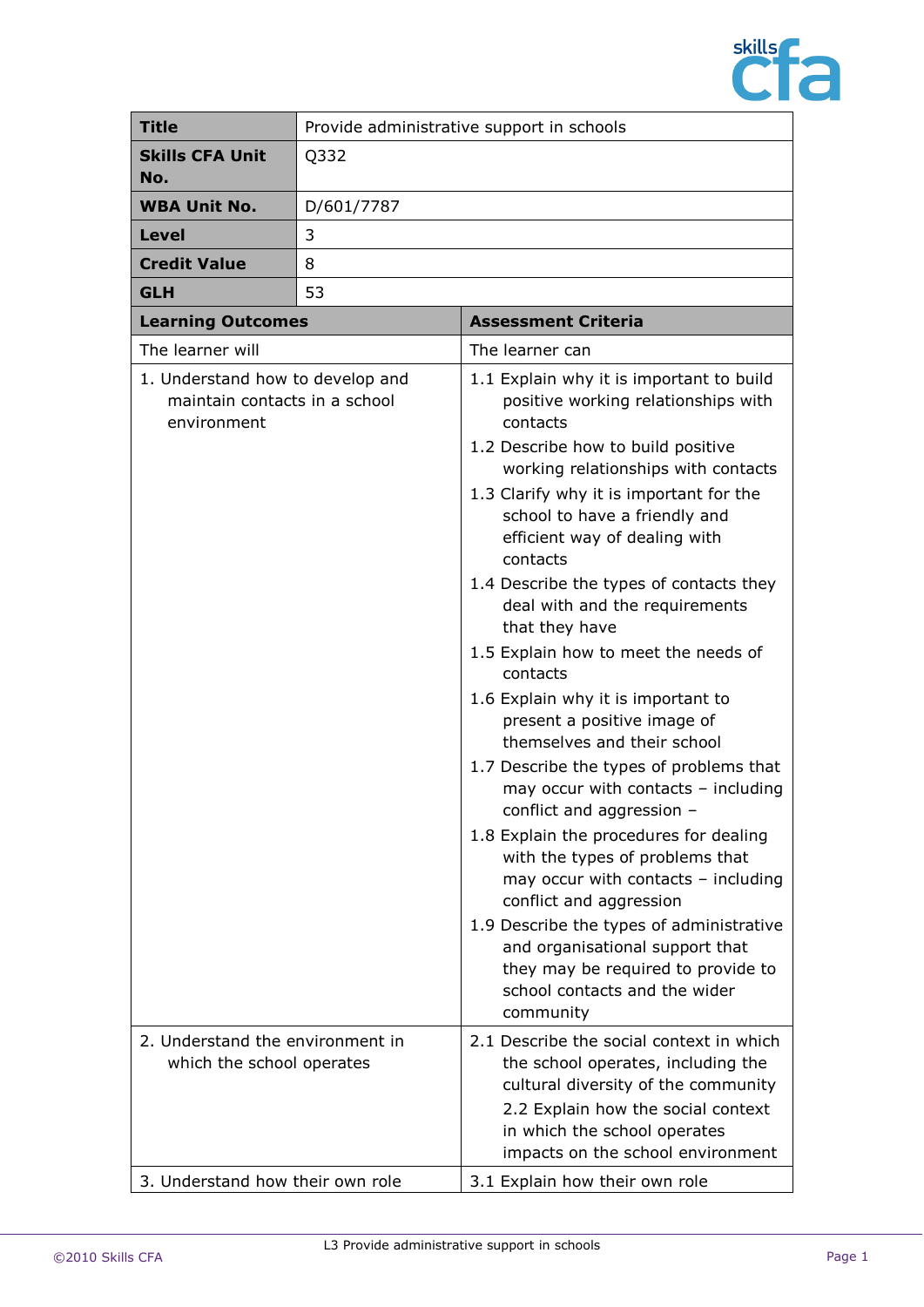

| contributes to the work of the                                                             | contributes to the school's goals                                                                                                                                                                                                      |
|--------------------------------------------------------------------------------------------|----------------------------------------------------------------------------------------------------------------------------------------------------------------------------------------------------------------------------------------|
| school                                                                                     | 3.2 Explain how their own role                                                                                                                                                                                                         |
|                                                                                            | contributes to the school's                                                                                                                                                                                                            |
|                                                                                            | improvement or development<br>priorities                                                                                                                                                                                               |
|                                                                                            | 3.3 Explain how their own role supports<br>teaching and learning                                                                                                                                                                       |
|                                                                                            | 3.4 Clarify the limits of their own<br>authority                                                                                                                                                                                       |
|                                                                                            | 3.5 Explain why it important to act<br>within the limits of own authority                                                                                                                                                              |
|                                                                                            | 3.6 Clarify when to refer issues to a<br>higher authority                                                                                                                                                                              |
|                                                                                            | 3.7 Identify who to refer issues to                                                                                                                                                                                                    |
| 4. Understand the policies and<br>procedures they should follow in a<br>school environment | 4.1 Describe the policy context, wider<br>issues and initiatives that affect the<br>work of the school, (e.g. relevant<br>authority policies; government<br>standards, legislation and<br>regulations; government initiatives;<br>etc) |
|                                                                                            | 4.2 Explain the school's policy and<br>administrative procedures for<br>dealing with parents, guardians and<br>carers                                                                                                                  |
|                                                                                            | 4.3 Clarify their roles and<br>responsibilities in relation to the<br>school's policy and administrative<br>procedures for dealing with<br>parents, guardians and carers                                                               |
|                                                                                            | 4.4 Explain their school's policy and<br>administrative procedures for<br>dealing with pupils and students                                                                                                                             |
|                                                                                            | 4.5 Clarify their roles and                                                                                                                                                                                                            |
|                                                                                            | responsibilities in relation to their<br>school's policy and administrative<br>procedures for dealing with pupils<br>and students                                                                                                      |
|                                                                                            | 4.6 Explain the school's policy and<br>administrative procedures for<br>dealing with the wider community                                                                                                                               |
|                                                                                            | 4.7 Clarify their roles and<br>responsibilities in relation to their<br>school's policy and administrative<br>procedures for dealing with the<br>wider community                                                                       |
| 5. Understand policies and procedures                                                      | 5.1 Explain how to comply with policies                                                                                                                                                                                                |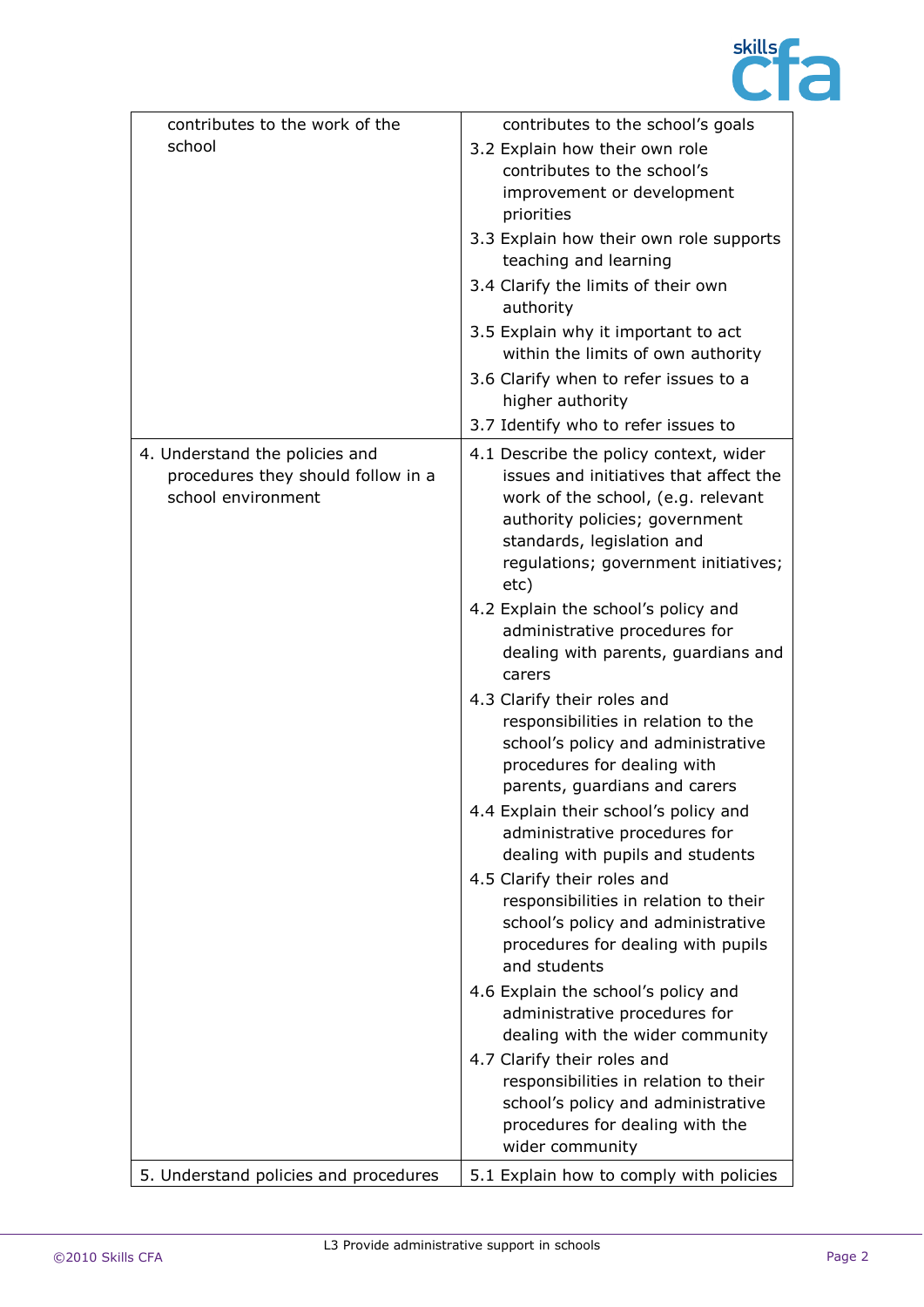

| in relation to child protection and<br>student welfare in a school<br>environment  | and procedures relating to child<br>protection and student welfare<br>5.2 Explain how to report concerns<br>about child protection and student<br>welfare to an appropriate person |
|------------------------------------------------------------------------------------|------------------------------------------------------------------------------------------------------------------------------------------------------------------------------------|
| 6. Understand the school's<br>administrative systems and<br>procedures             | 6.1 Explain the purpose of school<br>administration systems and<br>procedures                                                                                                      |
|                                                                                    | 6.2 Clarify why the school's<br>administrative systems and<br>procedures are important                                                                                             |
|                                                                                    | 6.3 Describe the school's administrative<br>and organisational systems and<br>procedures in relation to own role                                                                   |
|                                                                                    | 6.4 Explain methods of analysing and<br>evaluating information                                                                                                                     |
|                                                                                    | 6.4 Clarify the school's procedures for<br>producing reports                                                                                                                       |
| 7. Understand how to handle<br>confidential information in a school<br>environment | 7.1 Explain to identify confidential<br>information in line with the school's<br>procedures and relevant data<br>protection legislation                                            |
|                                                                                    | 7.2 Explain why confidential information<br>should be safeguarded                                                                                                                  |
|                                                                                    | 7.3 Explain how to safeguard<br>confidential information                                                                                                                           |
|                                                                                    | 7.5 Explain the limits of their authority<br>in relation to confidential<br>information                                                                                            |
|                                                                                    | 7.5 Clarify when to refer confidential<br>information to the relative authority<br>or appropriate person                                                                           |
|                                                                                    | 7.6 Explain who to refer confidential<br>information to (e.g. where concerns<br>for a child's safety override<br>confidentiality)                                                  |
| 8. Be able to develop and maintain<br>contacts in a school environment             | 8.1 Build positive working relationships<br>8.2 Present a positive image of<br>themselves and their school                                                                         |
|                                                                                    | 8.3 Communicate effectively with<br>contacts                                                                                                                                       |
| 9. Be able to follow school procedures<br>for relationships with other people      | 9.1 Follow school policies and<br>procedures for dealing with<br>parents, guardians and carers<br>9.2 Follow school policies and                                                   |
|                                                                                    | procedures for dealing with pupils                                                                                                                                                 |